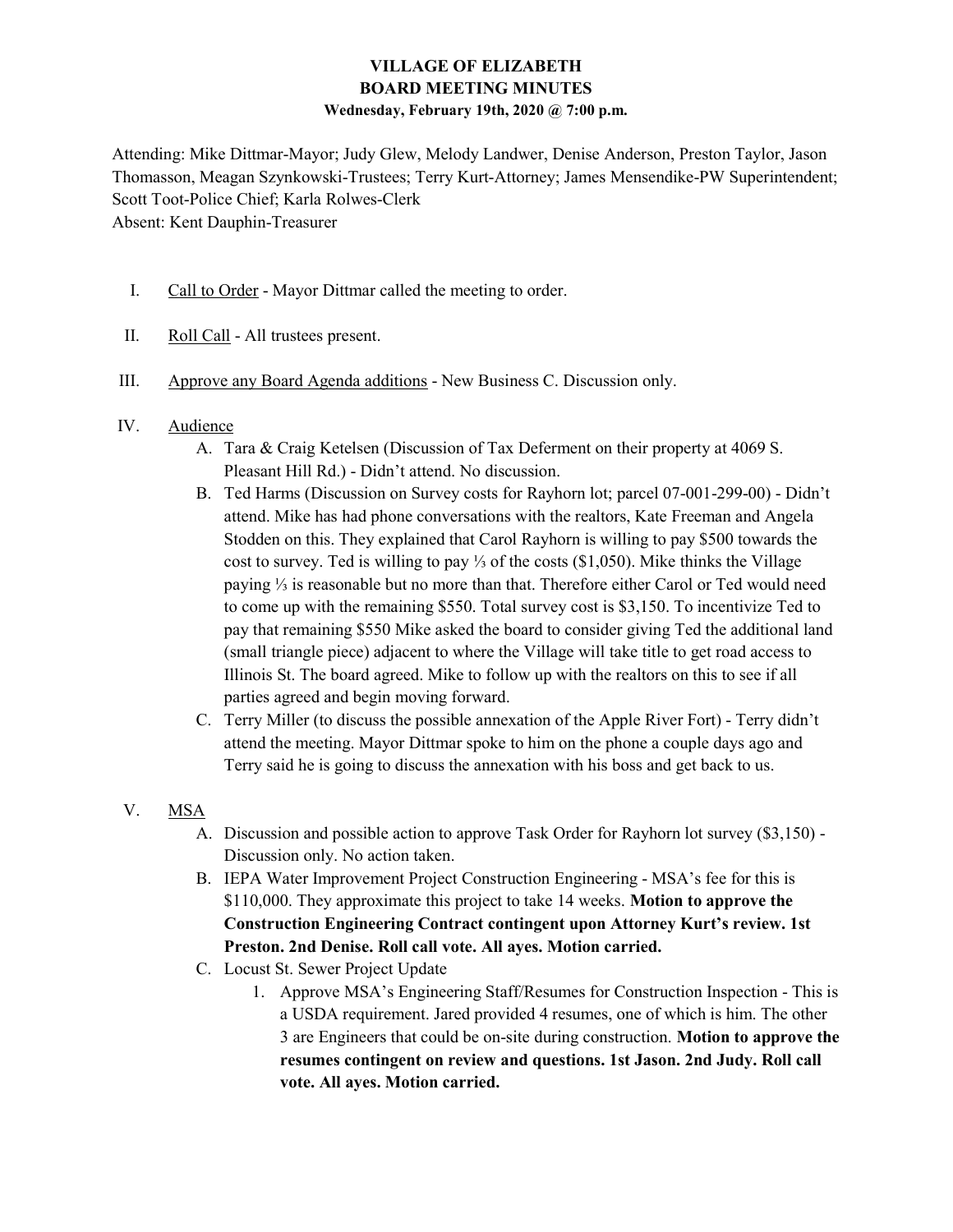- D. Review of splash pad / ice rink combination project estimate MSA reviewed this and determined there wasn't any excavation, engineering, or electrical included in this estimate. The company also confirmed that prevailing wage wasn't included in that estimate. Additionally, Dan Pepin said the DNR typically isn't OK with a new location and/or new project plan once the initial location and plan is approved. It was decided to decline the proposal and move forward with the original splash pad design that was approved for the OSLAD grant.
- E. Downtown Sidewalk Project Update IDOT approved the Joint Agreement. MSA can now move forward with the design on this but wants to clarify with IDOT on plans for Highway 20 before they begin.
- F. Roberts Sub 1 & 2 MSA's letter was reviewed by VOE at the last Public Works meeting. Mayor Dittmar asked Jared to send this to Attorney Kurt for review and to make any recommendations he sees necessary. From there, MSA will draft a final letter to send to Dale.

# VI. CFPS, Inc.

- A. IEPA Water Improvement Project
- B. Locust St. Sewer Project
	- 1. Discussion and possible action on the amended Resolution: Operation and Maintenance Plan for the Sanitary Sewer System - Motion to approve the updated Resolution for USDA (#2020-0219) 1st Meagan. 2nd Judy. Roll call vote. All ayes. Motion carried.
- C. TIF receipts for Jug's Main St. Tap Added to March Admin agenda.
- VII. Police Report Chief Toot delivered the report. He asked if the Mayor or Board had a preference if he applied for the STEP grant again next FY. Mayor Dittmar and Board said they supported whatever Chief Toot decided. No further discussion.

# VIII. Minutes

- A. Regular / January 2020 Motion to approve the minutes. 1st Judy. 2nd Melody. All ayes. Motion carried.
- IX. Consent Agenda Motion to approve the Consent Agenda. 1st Preston. 2nd Meagan. Roll call vote. All ayes. Motion carried.
- X. Finances
	- A. Treasurer's Report Motion to approve the Treasurer's report. 1st Denise. 2nd Judy. All ayes. Motion carried.
	- B. Payment of Bills Motion to pay the monthly bills. 1st Preston. 2nd Meagan. Roll call vote. All ayes. Motion carried.
	- C. Budget Quarterly meeting scheduled for  $2/25$   $\omega$  5:30 (to be followed by Zoning at 6:30)
- XI. Committee Reports
	- A. Public Works (See minutes)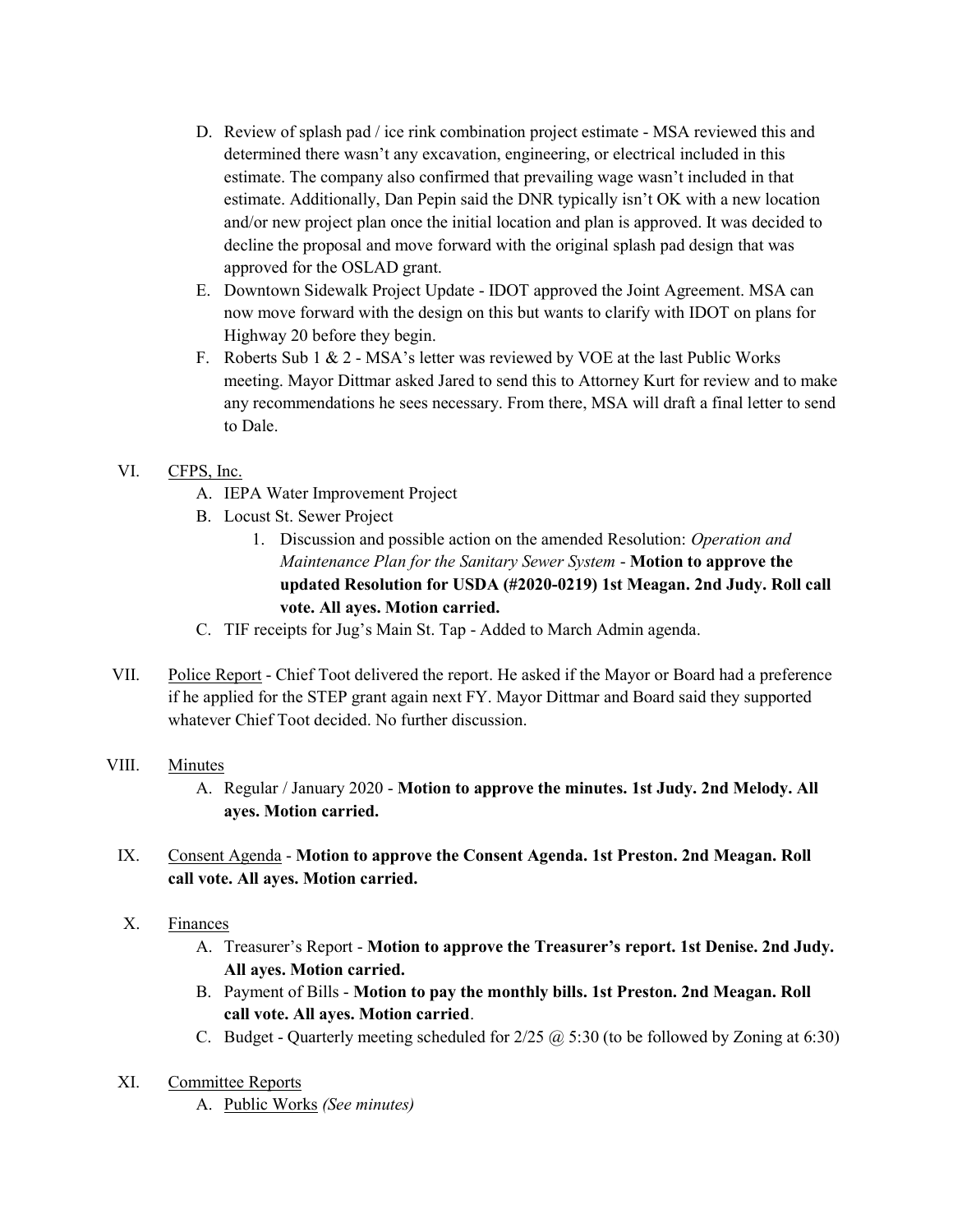- B. Administrative (See minutes)
- C. Economic Development

### XII. Attorney Comments

- A. Discussion and possible action on approving the amended Gaming Device Ordinance (increasing the fee from  $$5/machine$  to  $$25/machine$ ) - **Motion to approve the amended** Ordinance (#2020-0219B). 1st Jason. 2nd Judy. Roll call vote. All ayes. Motion carried. Karla to get this published and send a copy to Accel Entertainment and JJ Ventures.
- B. Discussion and possible action on hiring bond counsel for the USDA Locust St. Sewer Project - Terry advised that he would like to use the Bond Counsel recommended by Lorali Heitzelman (Evans, Froehlich, Beth & Chamley). The board agreed with that decision.
- C. Update on IDOT Hwy 20 Maintenance agreement Dan Tobin has touched base with the Village to do a site inspection. Tentatively they are inquiring about 3/6.
- D. Carol Rayhorn's lot and Illinois St. Discussed earlier in the meeting.
- E. Sycamore St. Cease and Desist letter No update. Will be on the agenda next month.
- F. Recommendations and/or comments on MSA's letter re: Roberts Subdivision 1 & 2 This was discussed under MSA. See above for discussion summary.
- XIII. Old Business (Other than Committee Mtg Minutes/Consent Agenda)

### XIV. New Business (Other than Committee Mtg Minutes/Consent Agenda)

- A. Discussion on Apple River Fort Annexation As stated in the Audience section of this agenda, we are waiting to hear back from Terry Miller once he has a chance to speak with his boss.
- B. Discussion and possible action on hiring Brian Engle with Lingle Design Group to advise on the NWSE fire proof doors - Motion to hire Brian as our architect at a rate of \$125/hr. 1st Judy. 2nd Melody. Roll call vote. All ayes. Motion carried.
- C. Discussion on the Annexation of 07-000-244-00 No discussion in open session.
- XV. Mayor's Comments Mike spoke about the commercial the Elizabeth Chamber did for the HGTV special to fix up your hometown.
- XVI. Correspondence
	- A. Thank you card from After Prom Committee for our donation
	- B. Thank you card from Joe & Jan Thraen

### Motion to go into Executive Session. 1st Preston. 2nd Denise. All ayes. Motion carried.

### XVII. Executive Session - Property

A. Discussion and possible action - Discussion only. No action taken. Motion to go out of closed session. 1st Preston. 2nd Judy. All ayes. Motion carried.